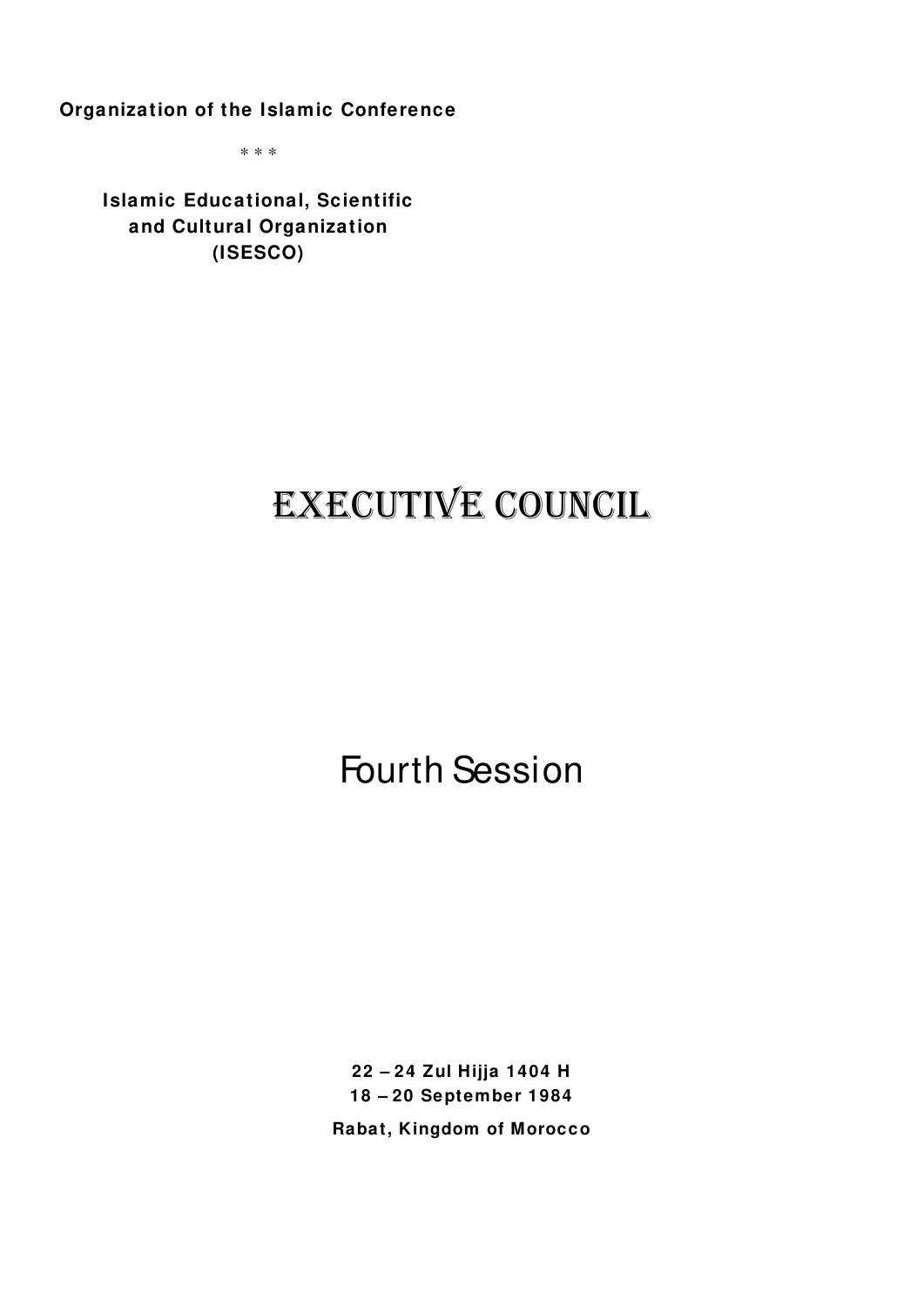## **FINAL REPORT**

The Executive Council of the Islamic Educational, Scientific and Cultural Organization held its Fourth Session on the 22<sup>nd</sup> of Zul Hijja 1404 / 18 September 1984 in Rabat. It first examined the new candidatures which were presented by the following Member States: Kingdom of Saudi Arabia, Malaysia, Iraq and the Republic of Guinea. They were all approved by the Council who also confirmed the representative of the Kingdom of Saudi Arabia at the Chair.

The Chairman of the Council Dr. Rashid Ben Abdelaziz AL Mubarak, in an opening statement stressed the importance of the Executive Council in planning for the Organization's activities. He also pointed out the various challenges facing ISESCO as well as the need to examine the situation prevailing in the Islamic world with regard to scientific research and to its severance from the current scientific, economic and social reality.

Afterwards, His Excellency the Director General of the Organization Pr. Abdelhadi Boutaleb presented a report on the administrative and financial situation in the Organization as well as its achievements since the first General Conference of ISESCO which was held in Shaaban 1403 / June 1981 in Casablanca.

Following the Director General's report the Council members paid tribute to the efforts made by the Director General and all the staff in ISESCO. The Council adopted the agenda and began consideration of the candidature of Deputy Director General for Science Dr. K.M. IBNE-RASA. In introducing the candidate, the Director General of the Organization pointed out the various considerations leading of this candidature as well as the high qualifications and great experience of Dr. K.M. IBNE-RASA in the scientific field. He also indicated that it was His Excellency the President of the Islamic Republic of Pakistan who personally chose the candidate for this position. The Council decided to appoint Dr. K.M. IBNE-RASA as Deputy Director General for Science in the Islamic Educational, Scientific and Cultural Organization.

The Council moved to examine the first item on the agenda pertaining to the preliminary draft for the next three-year-plan of Action. It was noted by some members that the draft does not adequately provide for the scientific sector. Accordingly, it was pointed out that the forthcoming plan should be more balanced in covering the major fields of activities of the Organization. The Council also stressed the need to set priorities in the light of the current situation in the Islamic world while avoiding duplication and repetition in the work carried out by similar agencies and bodies.

After taking due account of the observations of the Council members, the General Directorate will forward the detailed draft to Member States for further comment.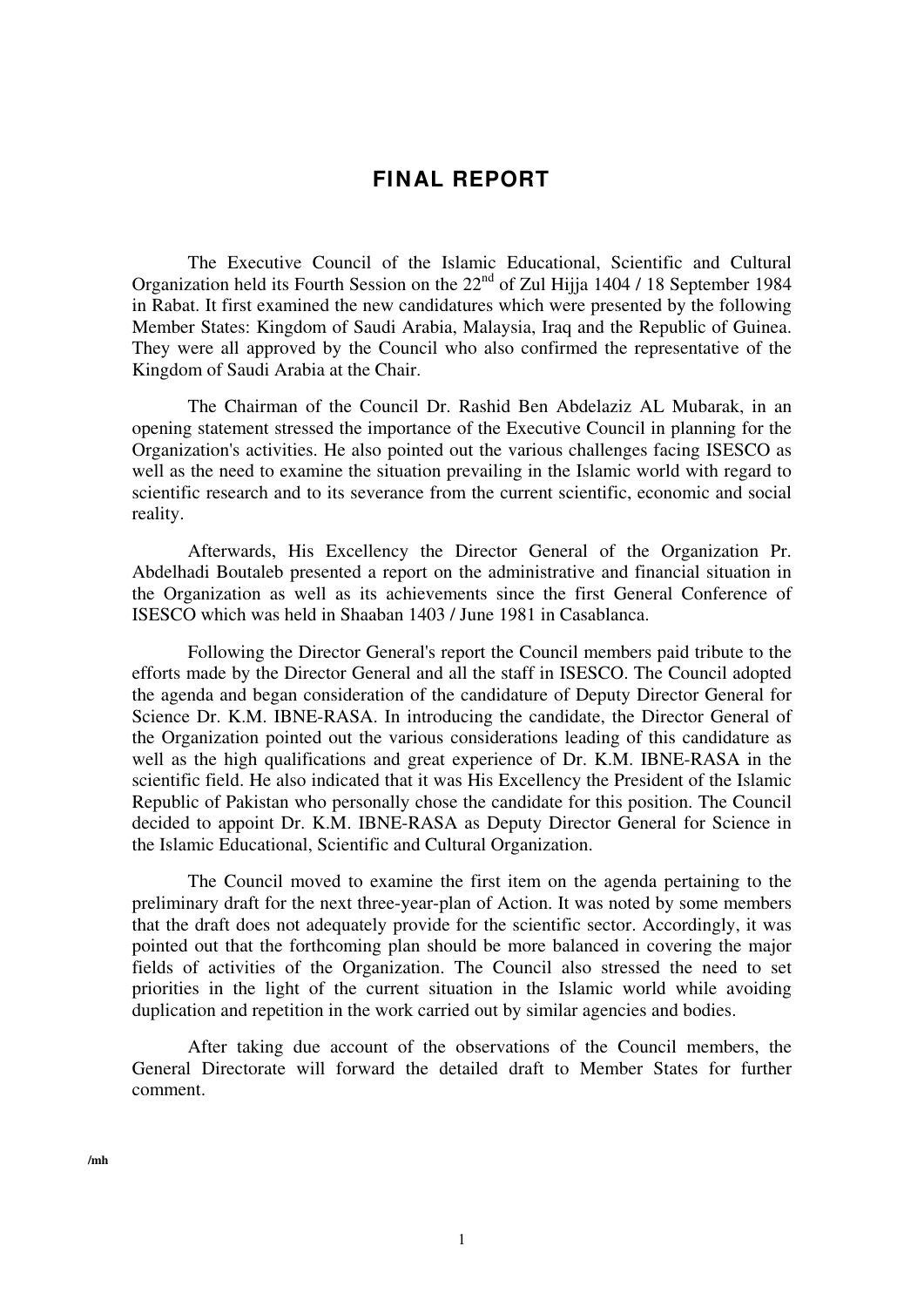# **Preliminary Suggestions for a Tentative Draft of the Next Three-Year Plan of Action**

It was also indicated that some of the progarmmes which were provided for in the current work plan and whose implementation was withheld for financial reasons may be taken up again in the next plan of action , in accordance with the priorities which have been set.

After having thoroughly discussed the draft which was presented by the General Directorate, the Council adopted it in the following form:

- **1-** To enhance such basic assets of the Organization, as the conference library, the Islamic data bank and the photocomposition unit in addition to a set of sound and videotape cassettes.
- **2-** To seek continuous, large-scale dissemination of the Arabic language in non-Arabic speaking countries, and to study the necessary means in terms of the latest communication and teaching techniques, especially with regard to the use of the Arabic script in writing and publishing local languages in non-Arabic speaking Islamic countries.
- **3-** To disseminate Islamic culture in Islamic and other countries, with particular emphasis on youth, decision makers and media circles. The aim is to safeguard and to enhance the Islamic identity as well as to provide it with a balanced combination between authenticity and contemporary requirements.
- **4-** To examine a preoccupying phenomenon in the Islamic world which is the lack of coordination with regard to the existing universities, and scholars as well as research work of which hundreds of thousands of papers of scientific nature have been published in the Islamic world, and which is expected to contribute to scientific, industrial and technological progress. The aim of the study is to determine the real factors which led to such a phenomenon, as a first step towards developing and suggesting the appropriate solutions.
- **5-** To protect Islam and Muslims against prejudice, distortion and falsehood, by means of rational and efficient methods which are currently used. The Organization shall seek help, where possible, from governmental and nongovernmental associations and institutions with similar objectives, whether they are in Islamic or non-Islamic countries.
- **6-** To support Muslim communities in non Member countries, by different means especially through educational and cultural activities as well as information campaigns, whether those communities are natives of the countries concerned to recent immigrants. In pursuing this objective the Organization shall grant scholarships and provide for various lectures and training courses.
- **7-** To extend publishing activities the better to serve the objectives of the Organization.
- **8-** To enhance cooperation among educational, scientific and cultural institutions through such means as educational, scientific and cultural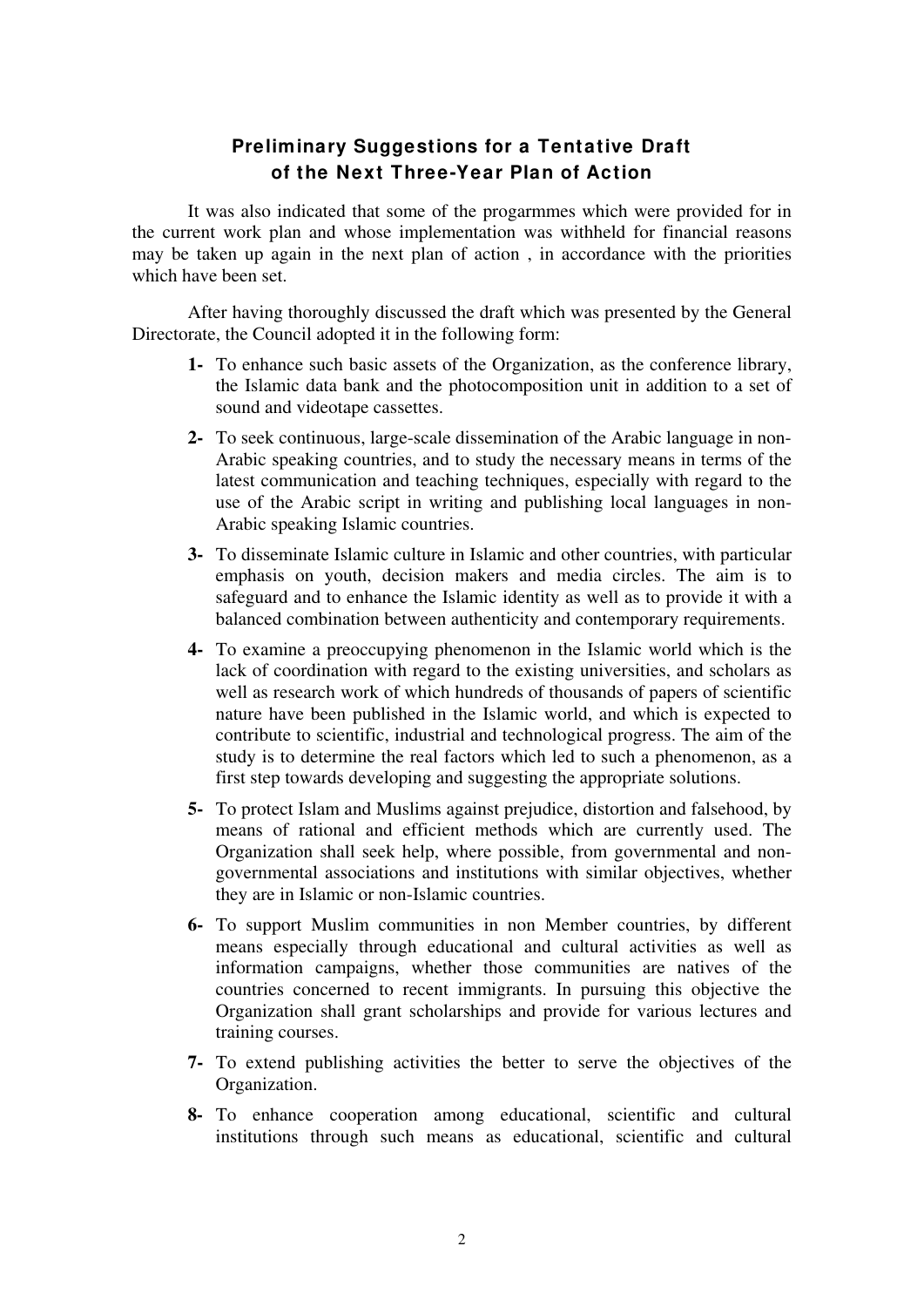exchange programmes between Member States, as well as to emphasize and consolidate both the qualitative and quantitative aspects of such programmes.

**9-** To develop descriptive and statistical studies on the situation prevailing in the Islamic countries, and to use them in all fields of the Organization's activities, as well as to make the findings of these studies available to Member States for large scale dissemination and utilization.

On the second day of the Fourth Session, the Executive Council examined the agenda item pertaining to cooperation agreements with similar organizations which were adopted in principle by the General Conference at its meeting in Casablanca, in Shaaban 1403 / June 1983.

These agreements are with UNESCO, ALECSO and the Arab Bureau of Education for the Gulf States.

The Director General of ISESCO said that the Organization, in pursuance of the relevant Resolution of the General Conference, had established the necessary contacts with the three Organizations, and that it had received from UNESCO the text of the cooperation agreement, signed by its Director General. The Executive Council was presented with the final text of the agreement for consideration, before it was to be signed by ISESCO's Director General. The Council approved the cooperation agreement with UNESCO then mandated the Director General to sign it. It further called on the General Directorate to prepare a note that states the important observations of which ISESCO should be mindful with regard to Islamic issues in which UNESCO is currently involved.

Upon consideration of the document submitted by the General Directorate on the observer status within ISESCO's bodies, the Council agreed to a proposal by the Director General aimed at preparing a detailed and exhaustive study on the subject, which should take into consideration identical cases within similar organizations without losing sight of the distinctive character of the Islamic Organization. The General Directorate shall submit the said study to the members of the Executive Council at least two-months prior to its next session.

The Director General was requested to submit the Islamic draft Agreement on the recognition of university diplomas, titles, and qualifications in Islamic States to a committee of experts specialized in the recognition of university diplomas, the committee members shall be chosen from among nationals of Islamic countries with long university experience.

The Council also approved the choices of the accounting firm PRICE WTERHOUSE to audit ISESCO's accounts.

The Council then moved to discuss the document presented by the General Directorate on the draft amendments to some articles of ISESCO's Personnel Regulations.

Upon a detailed discussion of the proposed amendments, and after having heard the clarifications and explanations presented by the General Directorate, the Council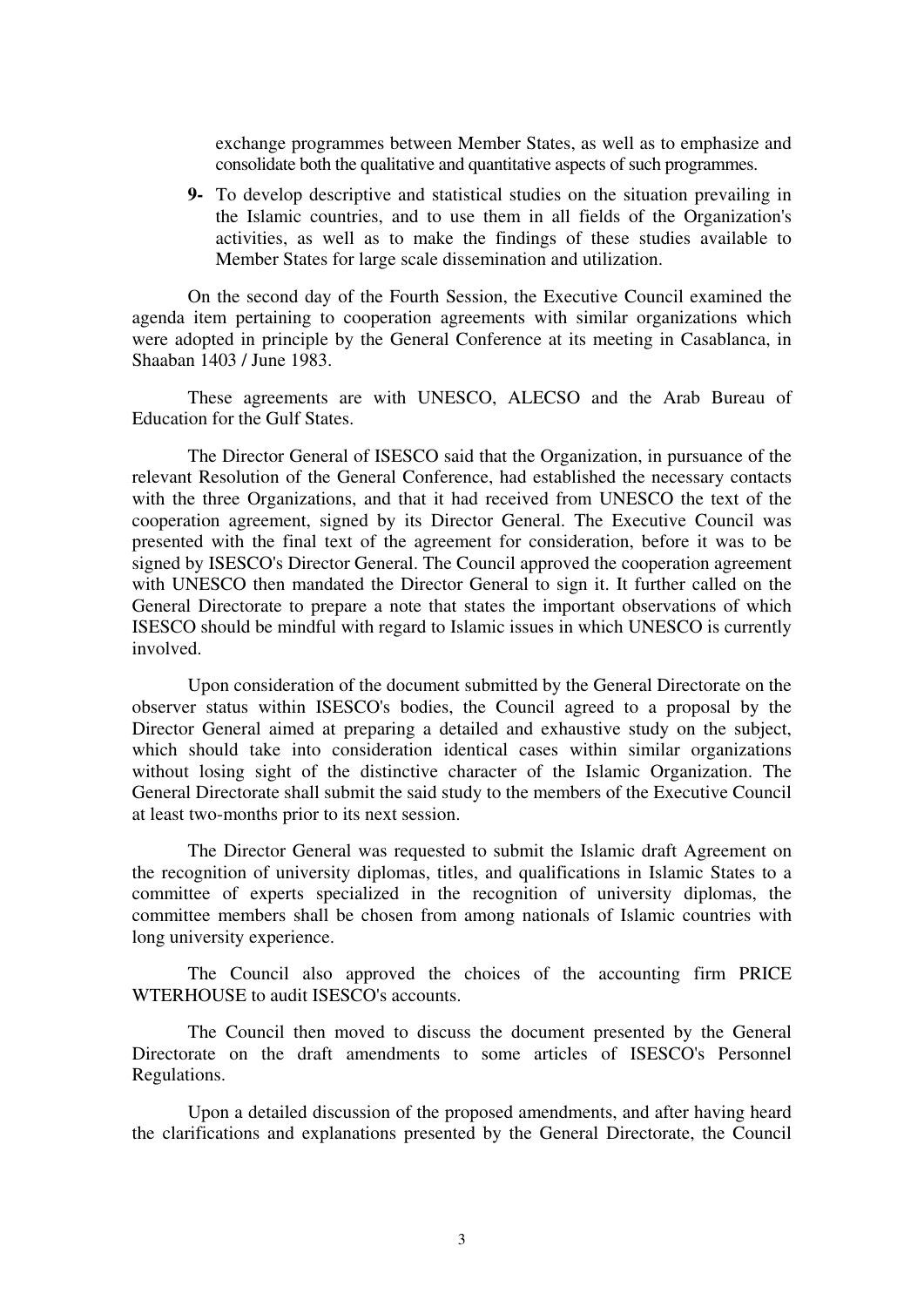approved the amendments. Some modifications were introduced on certain articles which were presented by the Organization for amendments. These are:

## **Article 35**

The last paragraph of the Article should read as follows:

"This table may be readjusted on July  $1<sup>st</sup>$  of each year, whenever it becomes evident that the cost of living index has risen"

### **Article 36**

The first paragraph now reads as follows:

"The Director General and the Deputy Directors General shall be provided with furnished accommodation and with a staff of three servants for the Director General and two servants for each Deputy Director General".

#### **Article 37**

The following sentence was added at the end of the Article:

"ISESCO shall keep in line with the Islamic Conference Organization's allowance scale".

#### **Article 90**

The following sentence was added at the end of this Article:

"The decision shall be left to the discretion of the Director General".

### **Article 107**

No modification was introduced on the first part of the Article. The second part should read as follows:

"This fund shall be governed by a set of regulations laid down by the General Directorate. It shall be financed by contributions equivalent to 2.25% from the aggregate base salary of the Organization's full-time employees along the following proportions:

- 75% as the staff member's contribution and
- 1.50% as the Organization's contribution to the fund.

With the understanding that the aim is to extend the services of the fund so that it may cover disabling, accidents and death risks as well, that is as soon as the financial situation of the Organization allows it. The question shall be referred to the General Conference which shall examine it and take action on it".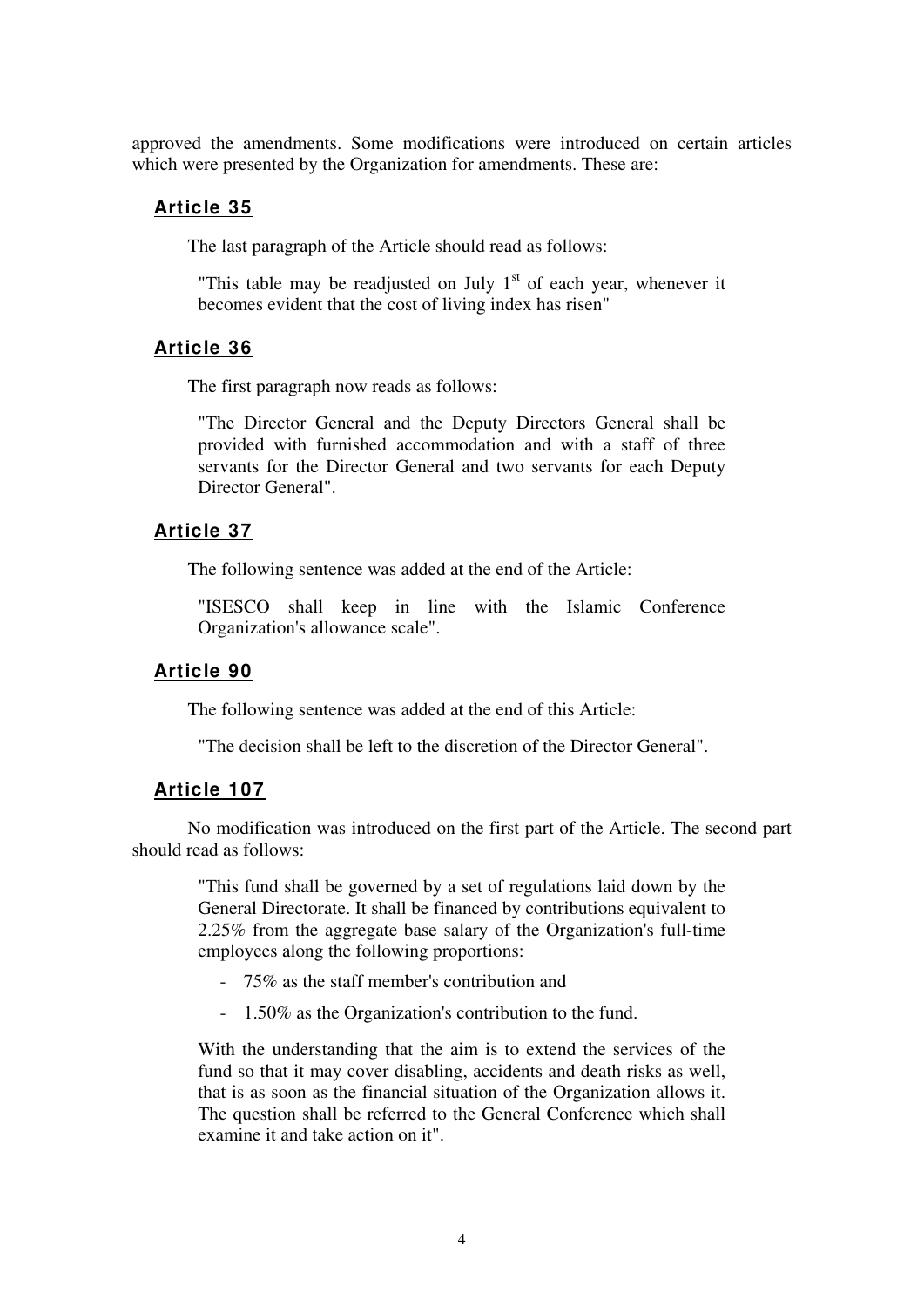The Council then moved to discuss the remaining agenda items, namely the construction of the Organization's headquarters and the dates of the next meetings of the General Conference and of the Executive Council.

The Council Chairman indicated that in view of the current financial difficulties of the Organization, it would be more appropriate to postpone consideration of the construction of the Organization's headquarters till a later time.

As for the next meeting of the General Conference, the Director General of the Islamic Organization pointed out that the Islamic Republic of Pakistan kindly invited ISESCO to hold its second General Conference in Pakistan. The General Directorate has hoped to hold the second General Conference during the month of May 1985, in view of the fact that the term of office of ISESCO's Director General would be over by then. However, the government of Pakistan indicated that it would prefer that the Conference be held from  $1<sup>st</sup>$  to  $3<sup>rd</sup>$  October, in order to provide better conditions for its proceedings.

With regard to the next meeting of the Executive Council, the Director General indicated that he is bound by the Organization's statutory texts so submit to Member States a draft budget and plan of action at least two months before the General Conference convenes. He further indicated that the Executive Council members have to be presented with draft budget and plan of action before the later can be submitted to Member Stated. Therefore the Executive Council will have to meet before the next General Conference.

Upon discussion of this matter, the Council decided to convene in the Organization's seat-country during the first week of May 1985.

The Executive Council held its closing session on Thursday 24 Zul Hijja 1404 / September 20, 1984, during which Council members discussed the final report as well as the Council's Recommendations, thus concluding the Fourth Session of the Executive Council.

Attending the Executive Council meeting were Council members:

- Dr. Rashid Ben Abdelaziz Al Mubarak (from the Kingdom of Saudi Arabia), Chairman,
- Mr. Saeed Qureshi (Pakistan), Vice-Chairman,
- Tan Sri Dato Othman Malek (Malaysia), Vice-Chairman,
- Dr. Ekmeleddin Ihsanolgu (Research Center for Islamic History, Art and Culture), Rapporteur,
- Mr. Abou El Caba Touré (Senegal),
- Dr. Tarek Hassan (Substituting for the representative of Iraq),
- Mr. El Hadji Namory Berete (Guinea),
- Dr. Mahmoud Mwa'id (Palestine),
- Mr. Omar Saad Touré (Mali),